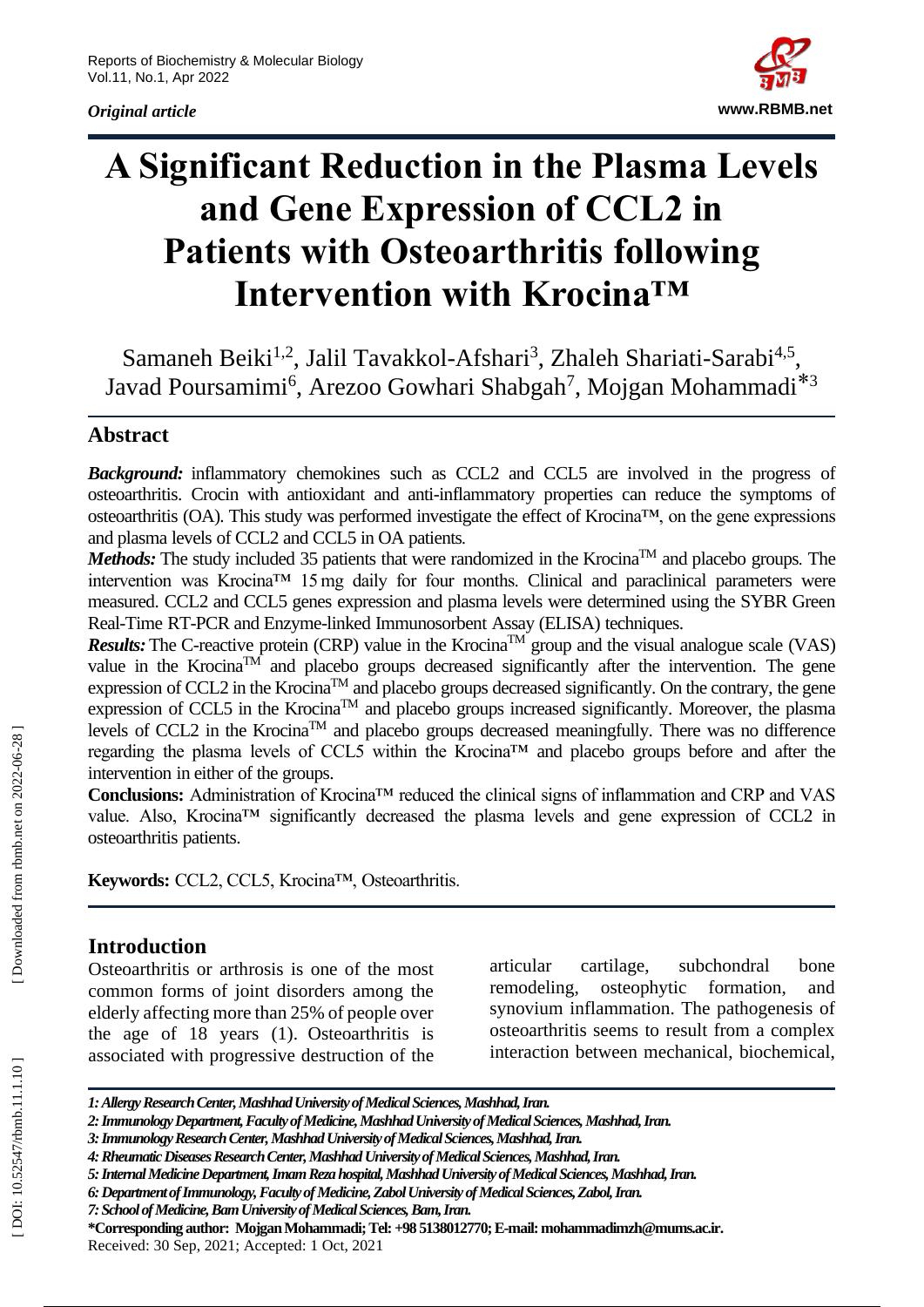and cellular forces. The major risk factor of OA is obesity, and mechanical factors can contribute to its progression (2) .

Inflammation of the synovial is a medical condition confirmed in OA. This inflammation is chronic and low -grade and mainly caused by the innate immune system and plays an important role in the pathogenesis of OA. Inflammation of the synovial lining is detected by the infiltration of the inflammatory cells into the synovium and may increase cartilage degradation (3) . Previous studies showed the role of chemokines and their receptors in OA progress. (4) . Chemokines, by altering the cellular reaction patterns of chondrocytes, caused changes in bone tissue and the destruction of articular cartilage via degradation of the extracellular matrix (ECM) with matrix metalloproteinases (MMPs) and N-acetyl-b-D-glucosaminidase (NAG) (5).

Various cell types such as epithelial cells, fibroblasts, monocytes, and chondrocytes are able to secrete CCL5 and CCL2 (6). These chemokines are capable of attracting monocytes, dendritic cells, basophils, and T cells to inflammatory regions (7) .

In osteoarthritis, the gene expression and serum levels of inflammatory chemokines such as CCL2 and CCL5 are higher than healthy subjects (8 –10). These chemokines not only stimulate the expression of MMP -3 but also inhibit the synthesis of proteoglycans and increase the release of proteoglycan from chondrocytes (5,11,12). Studies show that CCL5 and its receptor facilitate the onset and progression of OA (3). CCL2 and its high affinity receptor (CCR2) also have a central role in the pain associated with osteoarthritis of the knee (8) .

Treatments of osteoarthritis include drug therapy, surgery, and complementary therapies. Reduction of pain and inflammation, overcoming knee problems, growth in physical function and ultimate improvement in the individuals' quality of life are of most important purposes of its treatment. However, the treatments used for these patients are mainly nonsteroidal and anti -inflammatory drugs that are temporarily effective with

cardiovascular, hepatic and digestive complications (2,13). Hence, the use of medicinal plant compounds, which has the least possible side effects can be very significant in the treatment of inflammatory osteoarthritis (14) .

In recent years, multiple studies have been conducted on the use of saffron to reduce inflammatory symptoms in patients with OA. Picrocrocin, safranal, and crocin are the main metabolites of Saffron (a spice obtained from the flower stigmas of *Crocus sativus L*). Picrocrocins are the main components responsible for the bitter taste of saffron . The aroma of saffron is due to volatile oil called safranal and the color of saffron is due to carotenoids known as crocins (15,16). The crocin family contains various glycosyl esters that are obtained from the binding of glucose molecules to the two acidic groups found in Agclycon Crocetin, and six types of them are identified in saffron (17) .

Crocin (a saffron -derived ingredient) has an anti -inflammatory function (18), which is done by reduction in the oxidative stress and absorption of free radicals, inhibiting nitric oxide induced by lipopolysaccharide (LPS) and inhibiting the synthesis of pro inflammatory cytokines. Moreover, it can reduce the symptoms of osteoarthritis (14,19). With this consideration, we intended to evaluate the impact of a herbal medicine made of crocin called Krocina™ on plasma levels and gene expression of CCL2 and CCL5, in patients with knee OA.

#### **Materials and Methods** *Patients*

According to the previous study by the same team (20), 40 patients with primary grade two or three knee osteoarthritis who did not undergo joint replacement surgery and were in accordance with the criteria of American College of Rheumatology (ACR) were identified and enrolled from July 2016 to June 2018. Inclusion and exclusion criteria were reported in our previously published article (20). All patients gave informed consent to participate in the study. Of these, 35 patients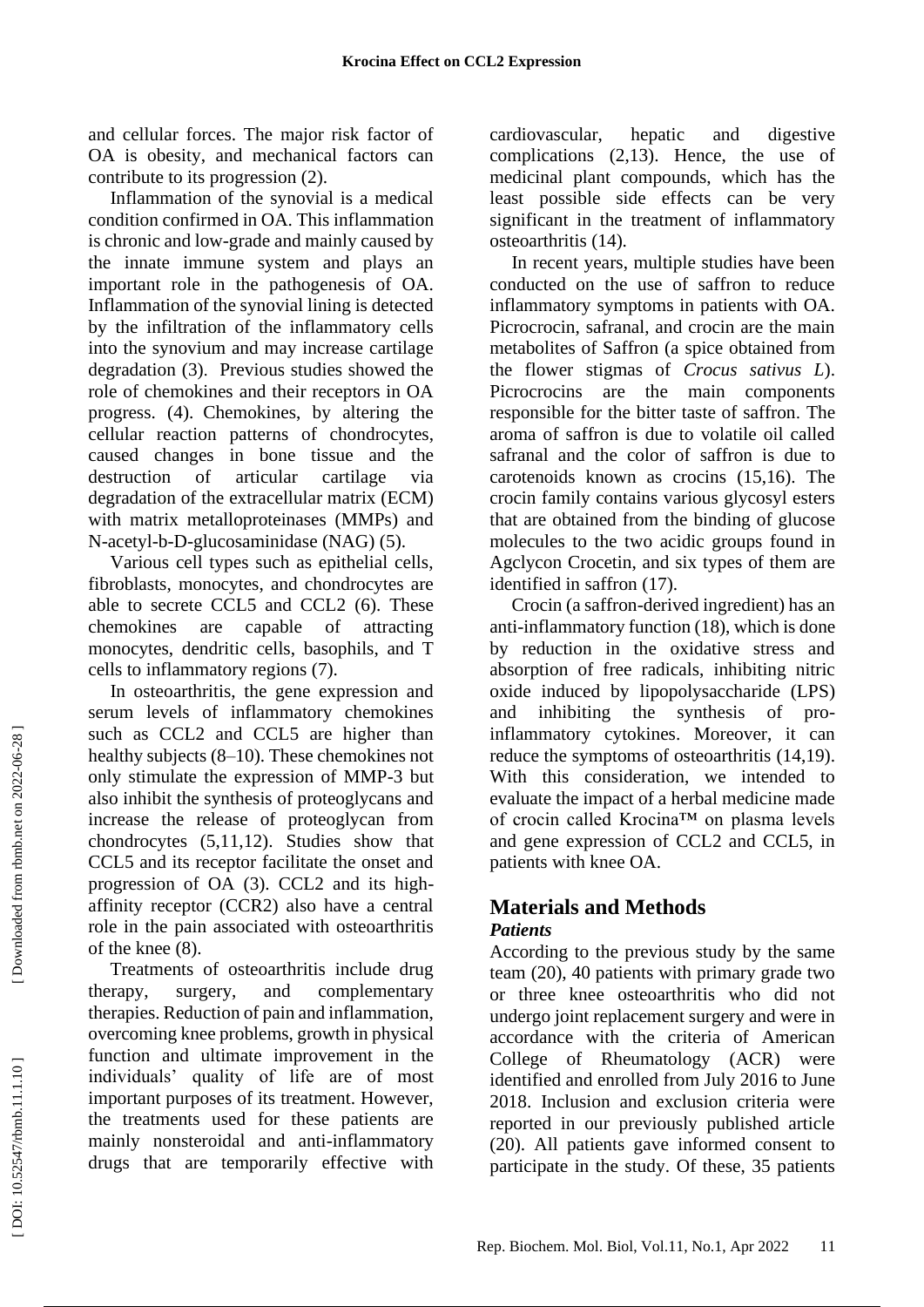participated in the final follow -up, of which 18 patients were in the Krocina™ group and 17 patients in the placebo group. The placebo group received placebo in addition to conventional therapy and the Krocina™ group also received a 15 mg Krocina™ tablet daily for four months in addition to usual treatment.

All patients had the same drug regimen including diclofenac sodium tablets (two tablets of 25 mg daily). They were all examined in terms of clinical manifestations, paraclinical tests, gene expression, and plasma levels of CCL2 and CCL5 chemokines before and four months after the intervention **.**

The study was registered in IRCT (IRCT2015021910507N2) and ClinicalTrials.gov (identifier: NCT03375814) and was approved by the ethics committee of Mashhad University of Medical Sciences, Mashhad, Iran

(IR.MUMS.sm.REC.1395.246).

#### *SYBR Green Real -Time RT-PCR*

Tenmilliliter of venous blood was taken from patients prior to the administration of the Krocina™ or placebo and 4 months later. After the isolation of peripheral blood mononuclear cells, the total RNA extracted, and cDNA were synthesized by the Yekta Tajhiz kit (yektatajhiz.com) and in accordance with its instructions. The quality and quantity of RNA

and cDNA were evaluated by agarose gel electrophoresis and NanoDrop apparatus (Thermo Fisher Scientific, USA), respectively **.**

Twomicroliter of extracted RNA was used for cDNA synthesis [\(www.yektatajhiz.com\)](http://www.yektatajhiz.com/) (Biometra, Germany). Four milliliter cDNA was used for PCR reaction (Rotor-Gene 3000, Australia). Incubation steps were as follows:

5 minutes at a temperature of 60 °C, 60 minutes at a temperature of 42  $\degree$ C, 5 minutes at a temperature of 70 °C.

Then four mL of cDNA diluted at a dilution of 1: 5 was added to five milliliter SYBR Green master mix made from TAKARA (www.takarabio.com), o.4 μl forward and reverse primer (10 pmol / μL) (www. afragen.com) and 0.2 μl of molecular water and then PCR performed with a 40 cycles program as follows;

95 °C for ten seconds for denaturation, 60 °C for 30 seconds for annealing and 72 °C for 20 seconds for extension. Glyceraldehyde 3 phosphate dehydrogenase(GAPDH)was recruited as an internal and reference gene (21). Employing the double-delta CT method, the gene expression level of chemokines is compared with the expression of the GAPDH gene **.** Forward and reverse primers were designed in house and their sequences presented in Table 1.

|                            | <b>GAPDH</b>          | CCL <sub>2</sub>      | CCL <sub>5</sub>      |
|----------------------------|-----------------------|-----------------------|-----------------------|
| <b>Forward</b>             | 5'CACTAGGCGCTCACTGTTC | 5'AAACTGAAGCTCGCACTCT | 5CCTGCTGCTTTGCCTACATT |
| <b>Primer</b>              | TC3'                  | CG3'                  | G <sub>C3'</sub>      |
| <b>Reverse</b>             | 5'CCAATACGACCAAATCCGT | 5TTGATTGCATCTGGCTGAG  | 5'ACACACTTGGCGGTTCTTT |
| <b>Primer</b>              | TGA3'                 | CG3'                  | CGG3'                 |
| <b>Accession</b><br>number | P04406                | <b>J3KRT7</b>         | <b>DOEI67</b>         |

**Table 1 .** Primer sequence of GAPDH, CCL2 and CCL5 genes.

## *ELISA*

CCL2 and CCL5 plasma levels in patient samples were measured before and four months after intervention employing an ELISA kit (www.biolegend.com) according to the protocol (Bio Tek Instruments, Inc, USA).

#### *Statistical Analysis*

All data were reported as mean ± SEM. Kolmogorov -Smirnov test was used to determine the normality of the data. The variables were non -parametric and the Mann - Whitney and Wilcoxon statistical tests were used to analyze the data by prism 7. In all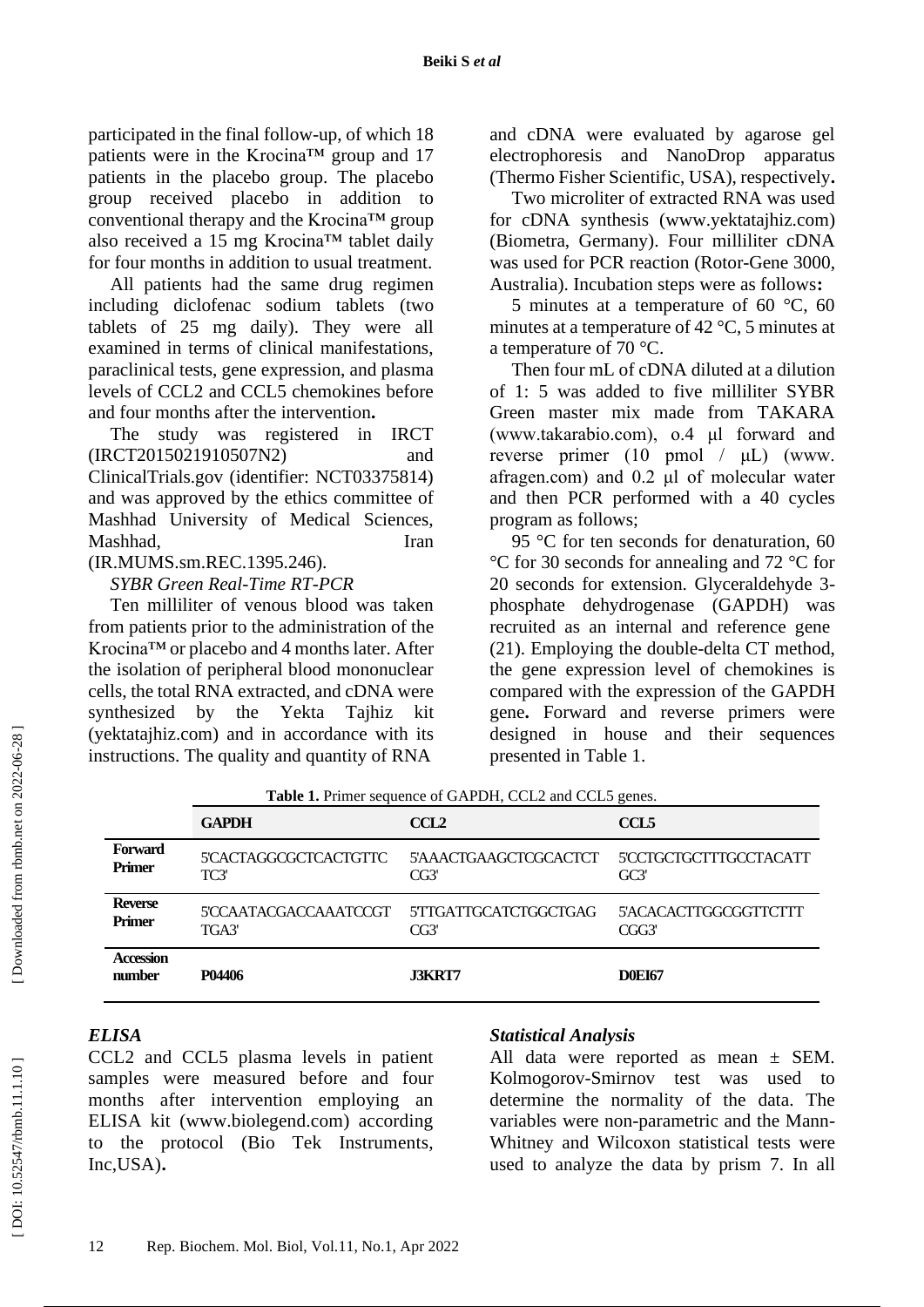calculations,  $p < 0.05$  was defined for the statistical significance level **.**

## **Results**

#### *Patient information*

Patients participating in the study (15 women and two men in placebo group/ 11 women and seven men in Krocina™ group) with an average age of 57.97 years and a range of 42 to 68 years old included 26 female patients with an average age of 58.23 years and a range of 46 -68 years old and nine male with an average age of 57.22 years and range from 42 to 67 years old. The duration of the disease in patients from the placebo and Krocina™ groups was  $4.39\pm2.28$  and  $4.26\pm2.38$  years from the time of diagnosis (p-value= 0.88). Details of the demographic characteristics of patients with knee osteoarthritis participated in the study were reported in our previously published article (20) .

### *Clinical and laboratory indicators*

The clinical findings of this study included VAS. Reduction of VAS for pain index in each of the placebo and Krocina™ groups was significant after the intervention (p-value= 0.002 and 0.000, respectively) **.** Comparison of mean values of erythrocyte sedimentation rate (ESR) before and after the intervention was not significant in any of the placebo and Krocina<sup>TM</sup> groups (p-value=  $0.11$  and  $0.67$ , respectively). The amount of CRP in Krocina™ group after the intervention

compared to before the intervention decreased significantly ( p -value equal to 0.046). Comparison of mean values of CRP in placebo group before and after the intervention was not significant ( p -value= 0.95). Details of the clinical and paraclinical findings of the placebo and Krocina™ groups before and after the intervention were reported in our previously published article (20) .

#### *Gene expression of CCL2 and CCL5 chemokines in peripheral blood mononuclear cells of patients with knee osteoarthritis*

Gene expression of CCL2 and CCL5 were calculated as  $2^{-\Delta\Delta Ct}$  and are shown in Figure 1. The gene expression of CCL2 in both groups of Krocina™ and placebo decreased significantly after the intervention compared to the pre -intervention (Table 2). CCL5 gene expression in the groups studied at the end of 4 months drastically increased compared to the pre -intervention (Table 2). Comparison of CCL2 and CCL5 genes expression between Krocina™ and placebo groups before the intervention and also after the intervention was not significant (Table 2). Figure 1 compares the gene expression of CCL2 and CCL5 in peripheral blood cells of patients with osteoarthritis in the Krocina™ and placebo groups separately, before and after the intervention. Figure 2 compares the gene expression of CCL2 and CCL5 between the Krocina™ and placebo groups before and after the intervention.

Table 2. Comparison of Gene expression of CCL2 and CCL5 chemokines in the placebo and Krocina™ groups before and after the intervention.

| <b>Variables</b>                    | <b>Groups</b>            | <b>Before the intervention</b><br>$(mean \pm SEM)$ | After the intervention<br>$mean \pm SEM$ | p- value                 |
|-------------------------------------|--------------------------|----------------------------------------------------|------------------------------------------|--------------------------|
|                                     | Placebo                  | $2.35+0.73$                                        | $0.62+0.17$                              | 0.048                    |
| CCL <sub>2</sub> gene<br>expression | $K$ rocina <sup>TM</sup> | $2.70 \pm 0.77$                                    | $1.08 + 0.34$                            | 0.014                    |
|                                     | p-value                  | 0.790                                              | 0.206                                    | ۰                        |
|                                     | Placebo                  | $2.06 \pm 0.52$                                    | $5.79 \pm 2.46$                          | 0.004                    |
| CCL5 gene<br>expression             | $K$ rocina <sup>TM</sup> | $1.83 \pm 0.48$                                    | $5.26 + 2.47$                            | 0.037                    |
|                                     | p-value                  | 0.682                                              | 0.840                                    | $\overline{\phantom{a}}$ |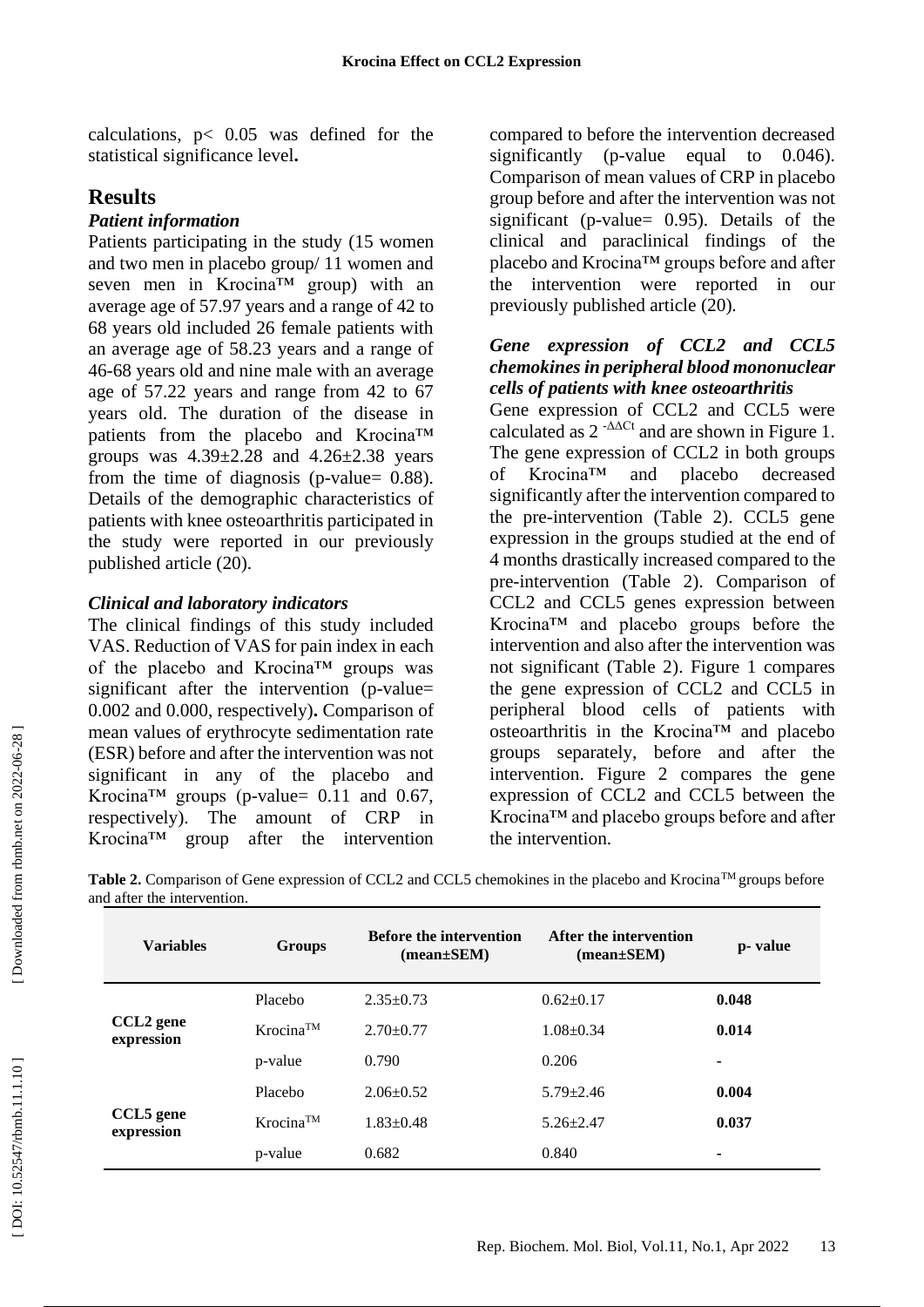

**Fig. 1.** SYBR-Green Real-Time RT PCR findings before and after prescription of Krocina<sup>TM</sup> and placebo. (A) CCL2 gene expression in KrocinaTM group. (B) CCL2 gene expression in placebo group. (C) CCL5 gene expression in Krocina™ group. (D) CCL5 gene expression in placebo group. Data are provided as mean±SEM.



**Fig. 2.** SYBR-Green Real-Time RT PCR findings before and after administration of Krocina<sup>TM</sup> and placebo. (A) CCL2 gene expression before the intervention. (B) CCL2 gene expression after the intervention. (C) CCL5 gene expression before the intervention. (D) CCL5 gene expression after the intervention. Data are provided as mean±SEM.

[DOI: 10.52547/rbmb.11.1.10]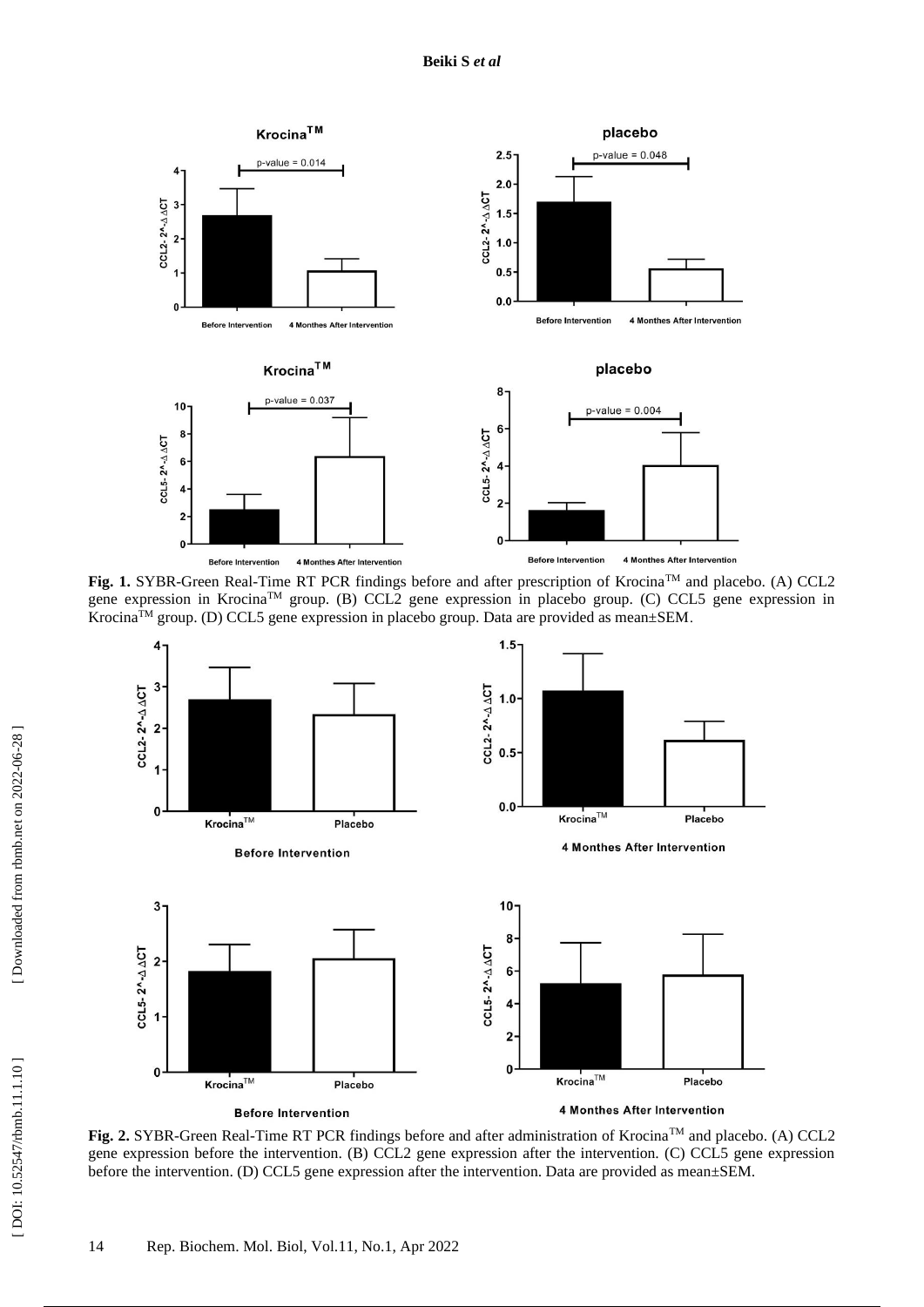#### *Plasma levels of CCL2 and CCL5 in patients with OA*

The levels of CCL2 chemokine in the Krocina™ and placebo groups after the intervention was significantly lower than before the intervention (Table 3). In both groups, no significant change was observed in the levels of CCL5 after the intervention compared to before the intervention. Comparison The plasma levels of CCL2 and CCL5 chemokine between the Krocina™ and placebo groups before the intervention and also after the intervention was not significant (Table 3). Figures 3 and 4 show the average changes in plasma levels of these two chemokines.

Table 3. Comparison of Plasma levels of CCL2 and CCL5 of patients with knee osteoarthritis in the placebo and Krocina<sup>TM</sup> groups before the intervention and after the intervention.

| <b>Variables</b>                          | <b>Groups</b>                             | <b>Before the intervention</b><br>$(mean \pm SEM)$ | After the intervention<br>$(mean \pm SEM)$      | p- value                 |
|-------------------------------------------|-------------------------------------------|----------------------------------------------------|-------------------------------------------------|--------------------------|
| <b>CCL2</b> plasma level<br>$(\rho g/ml)$ | Placebo<br>$K$ rocina <sup>TM</sup>       | $155.5 \pm 15.99$<br>$149.6 \pm 14.18$<br>0.786    | $102.2 \pm 11.57$<br>$78.20 \pm 6.17$<br>0.180  | 0.024<br>0.002           |
| <b>CCL5</b> plasma level<br>$(\eta g/ml)$ | p-value<br>Placebo<br>Krocina™<br>p-value | $76.77 \pm 12.71$<br>$88.42 \pm 10.30$<br>0.479    | $67.85 \pm 12.03$<br>$104.8 \pm 16.59$<br>0.077 | ۰<br>0.689<br>0.302<br>۰ |



**Fig. 3.** ELISA findings before and after administration of Krocina™ and placebo. (A) CCL2 plasma levels in the Krocina<sup>TM</sup> group. (B) Plasma levels of CCL2 in the placebo group. (C) Plasma levels of CCL5 in the Krocina<sup>TM</sup> group. (D) CCL5 plasma levels in the placebo group. Data are provided as mean±SEM.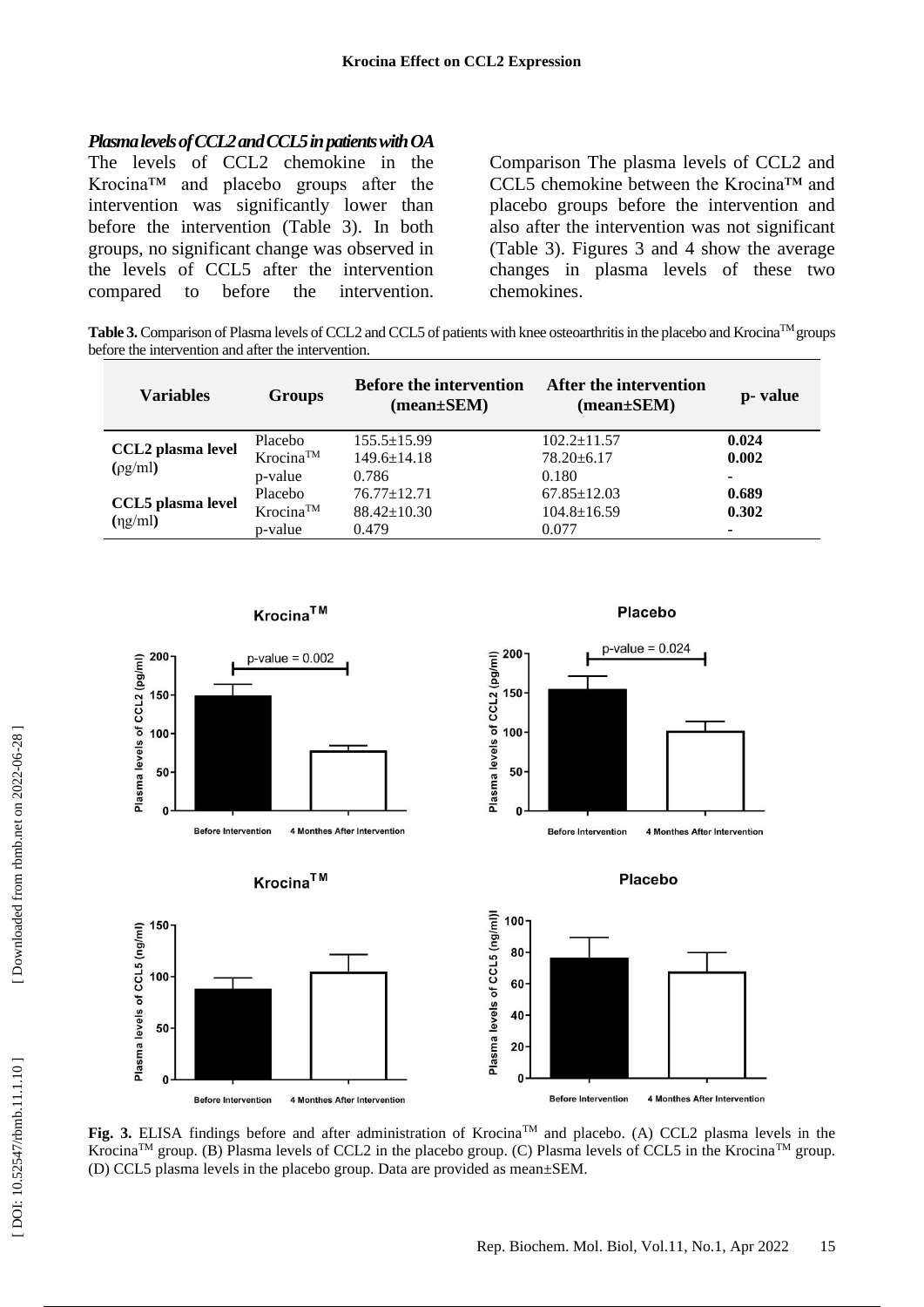

**Fig. 4.** ELISA findings before and after administration of Krocina™ and placebo. (A) Plasma levels of CCL2 before the intervention. (B) Plasma levels of CCL2, after the intervention. (C) Plasma levels of CCL5 before the intervention. (D)

#### *complications and side effects*

None of the 35 patients had any complications or side effects during or after the intervention.

CCL5 plasma levels after the intervention. Data are presented as mean±SEM

#### **Discussion**

In this study that the effect of Krocina ™ as a herbal medicine containing crocin was examined on the gene expressions and plasma levels of CCL2 and CCL5 chemokines in patients with osteoarthritis; We found that treatment with Krocina™ could reduce the clinical signs of inflammation and CRP and VAS levels.

According to our recently published data (20) the VAS factor for pain index in the placebo and Krocina™ groups decreased significantly after the intervention although the statistical significance of this factor in the Krocina™ group was greater than the placebo group.

Given the previous studies, the placebo is particularly effective in pain reduction, stiffness and function reported by patients with OA, and factors such as the strength of the treatments, the severity of OA at the onset of the disease, the drug administration route and the sample size of studies, showed the impact on the placebo effects (22). The results of another meta -analysis, which were performed to evaluate the effect of placebo in clinical trials in the field of medical psychotherapy, also indicates the strong effect of placebo (23). Accordingly, the reduction of VAS in the placebo group in our study might be attributed to the self -hypnosis effects of placebo or to the effects of non -steroidal anti inflammatory drugs (NSAIDs), such diclofenac sodium, that are used routinely in these patients.

The results of our recently published article indicated a significant decrease in CRP levels in the Krocina ™ -receiving group after the intervention. There was no crucial difference in the ESR in the group receiving the Krocina  $TM$  before and after the intervention (20).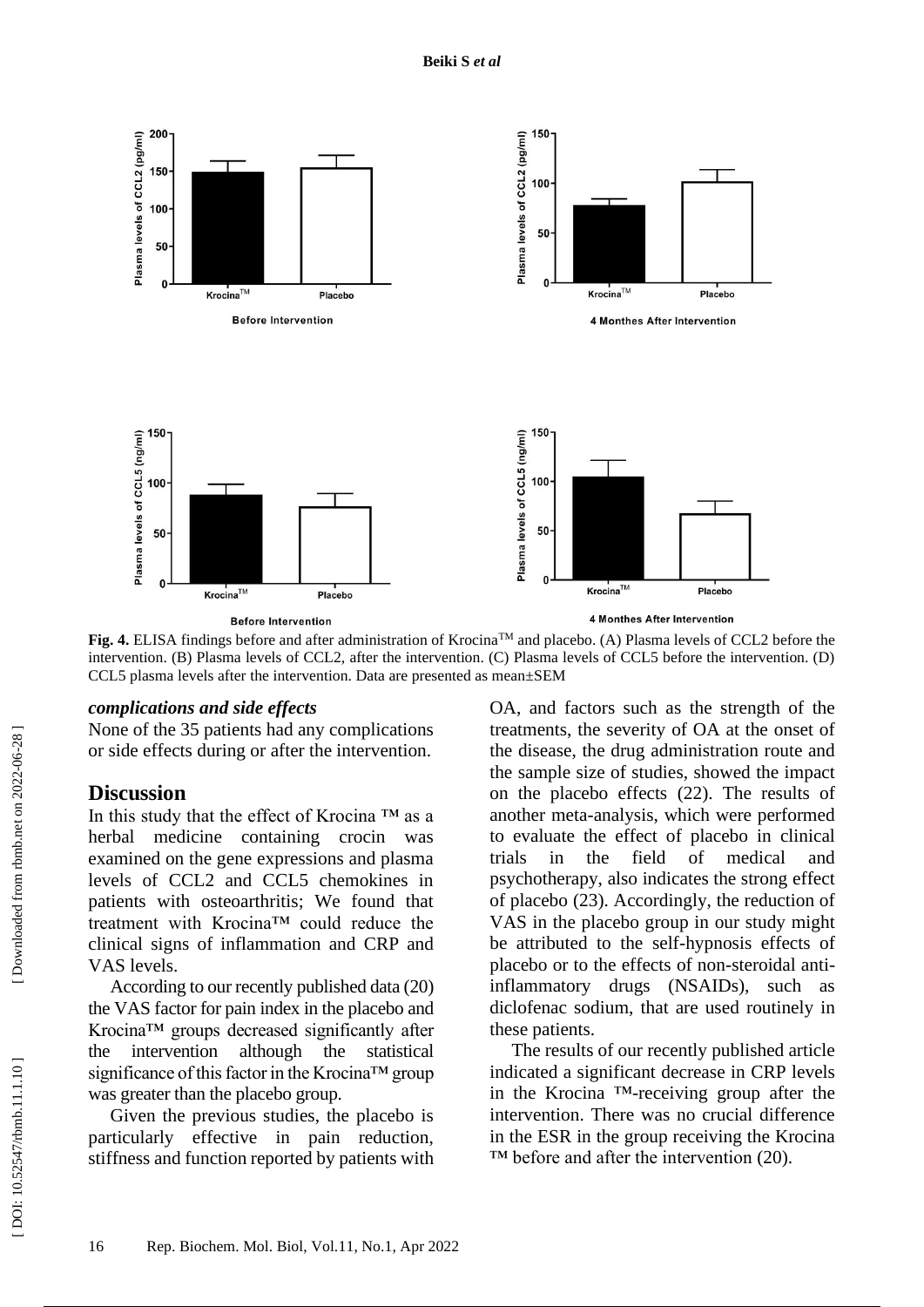Few studies have investigated the effect of saffron or its components on the amount of inflammatory markers of ESR and CRP. These studies have examined the effects of different doses of saffron's aqueous extract, crocetin, or crocin in animal and human models of diseases such as rheumatoid arthritis and schizophrenia or healthy volunteers  $(24-26)$ . More investigations are required for a better conclusion on the effects of saffron and its ingredients on inflammatory markers.

Based on the search results in the databases, it seems that there have been no studies on the effect of crocin on the plasma level or gene expression of the chemokines in animal or human models of osteoarthritis. The impact of saffron components such as crocin or crocetin has been studied on gene expression of chemokines such as CCL2, CCL17 and CCL22, or secretion of these chemokines in the supernatant of various cells such as microglia BV -2, human umbilical vein endothelial cells (HUVEC), lung and skin tissues, whose results showed a decrease in gene expression and secretion of this chemokines (27 –29) .

Chemokines, by altering the cellular reaction patterns of chondrocytes, cause changes in bone tissue, as well as through destruction of the ECM by the MMPs and NAGs, leading to degradation of articular cartilage (5). CCL5 and CCL2 inhibit the synthesis of proteoglycans and also induce proteoglycan release from chondrocytes (11) . Gene expression and serum level of inflammatory chemokines, including these two chemokines in OA patients, are higher than in healthy subjects (8–10).

Our results show a significant reduction in the gene expression and plasma levels of CCL2 in both the Krocina ™ and placebo groups after the intervention. Therefore, a greater decrease in the plasma level of this chemokine after the intervention in the Krocina ™ group compared to the placebo group can be considered as the effect of the Krocina **™** . On the other hand, the significant reduction of this chemokine in the placebo group may be related to the effects of taking

anti -inflammatory drugs such as diclofenac sodium in these patients or on the empathic effects of placebo. On the one hand, CCL5 gene expression had a significant increase in both the Krocina ™ and placebo groups at the end of the intervention. However, plasma levels of this chemokine in the studied groups did not change significantly after the intervention.

Based on previous studies, it has been shown that protein concentrations are often not proportional to the concentration of mRNA, and less than 40% of the protein content can be predicted by mRNA measurements. Also, the possibility of the effects of regulating micro RNAs and long noncoding RNAs (lncRNA) on the expression and translation of the genes may be suggested to justify the lack of concurrent results of the expression of the gene and plasma levels of CCL5 (3 0 ). MicroRNAs are non -coding single -strand RNAs with a length from 18 to 24 nucleotides that regulate the expression of genes (3 1 ). LncRNA is also a type of RNA molecule with more than 200 nucleotides and lacks an open reading frame with considerable length. LncRNAs are involved in various biological processes, including transcription and translation (3 2,3 3 ). Another possibility is that the posttranscriptional control mechanisms, affects the protein level. In addition to the copy number of the genes, other mechanisms, such as mRNA processing, mRNA localization, mRNA stability, translation regulation and protein degradation, can affect the expression levels of a protein (3 4 ) .

To the best of our knowledge, our study is the first on the effect of crocin on CCL2 and CCL5 chemokines in patients with knee osteoarthritis. Here, we discovered that Krocina™ treatment can reduce the clinical signs of inflammation and the levels of CRP and VAS. In this study, gene expression and plasma levels of the chemokine CCL2 in Krocina™ and placebo groups decreased significantly after the intervention. The prominent role of Krocina™ on the significant reduction of this chemokine illustrates itself regarding the fact that the reduction of plasma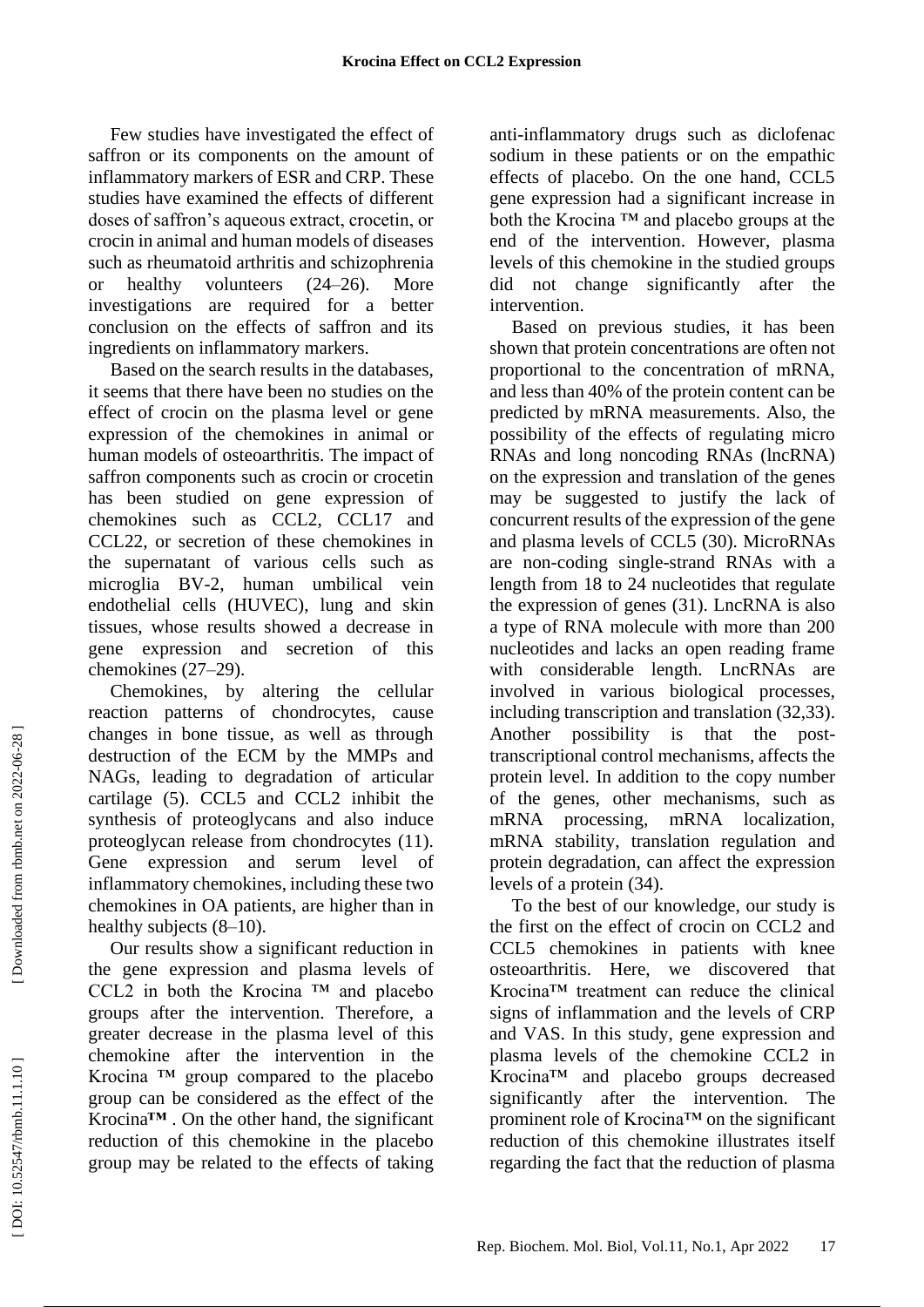levels of this chemokine in the KrocinaTM group is more than the placebo group after the intervention **.** The gene expression of CCL5 chemokine significantly increased in both groups of Krocina™ and placebo after the intervention than before the intervention. However, there was no significant change in its plasma level within the groups, and it may be concluded that the Krocina ™ drug has an effect just on the plasma level of CCL2 chemokine. It is also likely that Krocina ™ has been effective in reducing inflammation of patients by affecting other chemokines and inflammatory mediators.

# **References**

1. Chen D, Shen J, Zhao W, Wang T, Han L, Hamilton JL, et al. Osteoarthritis: Toward a comprehensive understanding of pathological mechanism. Bone Res. 2017;5:16044.

2. Taruc -Uy RL, Lynch SA. Diagnosis and Treatment of Osteoarthritis. Prim Care. 2013;40(4):821 –36.

3. Robinson WH, Lepus CM, Wang Q, Raghu H, Mao R, Lindstrom T, et al. Low -grade inflammation as a key mediator of the pathogenesis of osteoarthritis. Nat Rev Rheumatol. 2016;12(10):580–92.

4. Haringman JJ, Ludikhuize J, Tak PP. Chemokines in joint disease: The key to inflammation?. Ann Rheum Dis. 2004;63(10):1186 -1194.

5. Vergunst CE, Van De Sande MGH, Lebre MC, Tak PP. The role of chemokines in rheumatoid arthritis and osteoarthritis. Scand J Rheumatol. 2005;34(6):415 -25.

6. Xu YK, Ke Y, Wang B, Lin JH. The role of MCP-1-CCR2 ligand-receptor axis in chondrocyte degradation and disease progress in knee osteoarthritis. Biol Res. 2015;48:64.

7. Nguyen LT, Sharma AR, Chakraborty C, Saibaba B, Ahn ME, Lee SS. Review of prospects of biological fluid biomarkers in osteoarthritis. Int J Mol Sci. 2017;18(3):601.

8. Miller RE, Tran PB, Das R, Ghoreishi -Haack N, Ren D, Miller RJ, et al. CCR2 chemokine receptor signaling mediates pain in experimental osteoarthritis. Proc Natl Acad Sci U S A. 2012;109(50):20602 -7.

# **Acknowledgements**

This study approved by the ethics committee of Mashhad University of Medical Sciences, Mashhad, Iran (IR.MUMS.sm.REC.1395.246). The authors

state that they have no conflict of interest.

This study was financially supported and approved (No. 931406) by Mashhad University of Medical Sciences, Mashhad, Iran. The present study has been extracted from the thesis of Mrs. Samaneh Beiki, M.Sc student in clinical immunology, School of Medicine, Mashhad University of Medical Sciences, Mashhad, Iran.

9. Li L, Jiang BE. Serum and synovial fluid chemokine ligand 2/monocyte chemoattractant protein 1 concentrations correlates with symptomatic severity in patients with knee osteoarthritis. Ann Clin Biochem. 2015;52(2):276 -82.

10. Hsu YH, Hsieh MS, Liang YC, Li CY, Sheu MT, Chou DT, et al. Production of the chemokine eotaxin -1 in osteoarthritis and its role in cartilage degradation. J Cell Biochem . 2004;93(5):929 -39.

11. Guo -hua, Masuko -hongo K, Sakata M, Tsuruha J, Onuma H, Nakamura H, et al. The role of C -C chemokines and their receptors in osteoarthritis. Arthritis Rheum. 2001;44(5):1056 -70.

12. Alaaeddine N, Olee T, Hashimoto S, Creighton -Achermann L, Lotz M. Production of the chemokine RANTES by articular chondrocytes and role in cartilage degradation. Arthritis Rheum . 2001;44(7):1633 –43.

13. Kim K, Lee H -Y, Lim S -J. Effects of increased standing balance on pain in patients with knee osteoarthritis. J Phys Ther Sci 2016;28(1):87 –9.

14. Lei M, Guo C, Hua L, Xue S, Yu D, Zhang C, et al. Crocin Attenuates Joint Pain and Muscle Dysfunction in Osteoarthritis Rat. Inflammation . 2017;40(6):2086 -2093.

15. Mollazadeh H, Emami SA, Hosseinzadeh H. Razi's Al -Hawi and saffron (Crocus sativus): a review. Iran J Basic Med Sci . 2015;18(12):1153 - 1166.